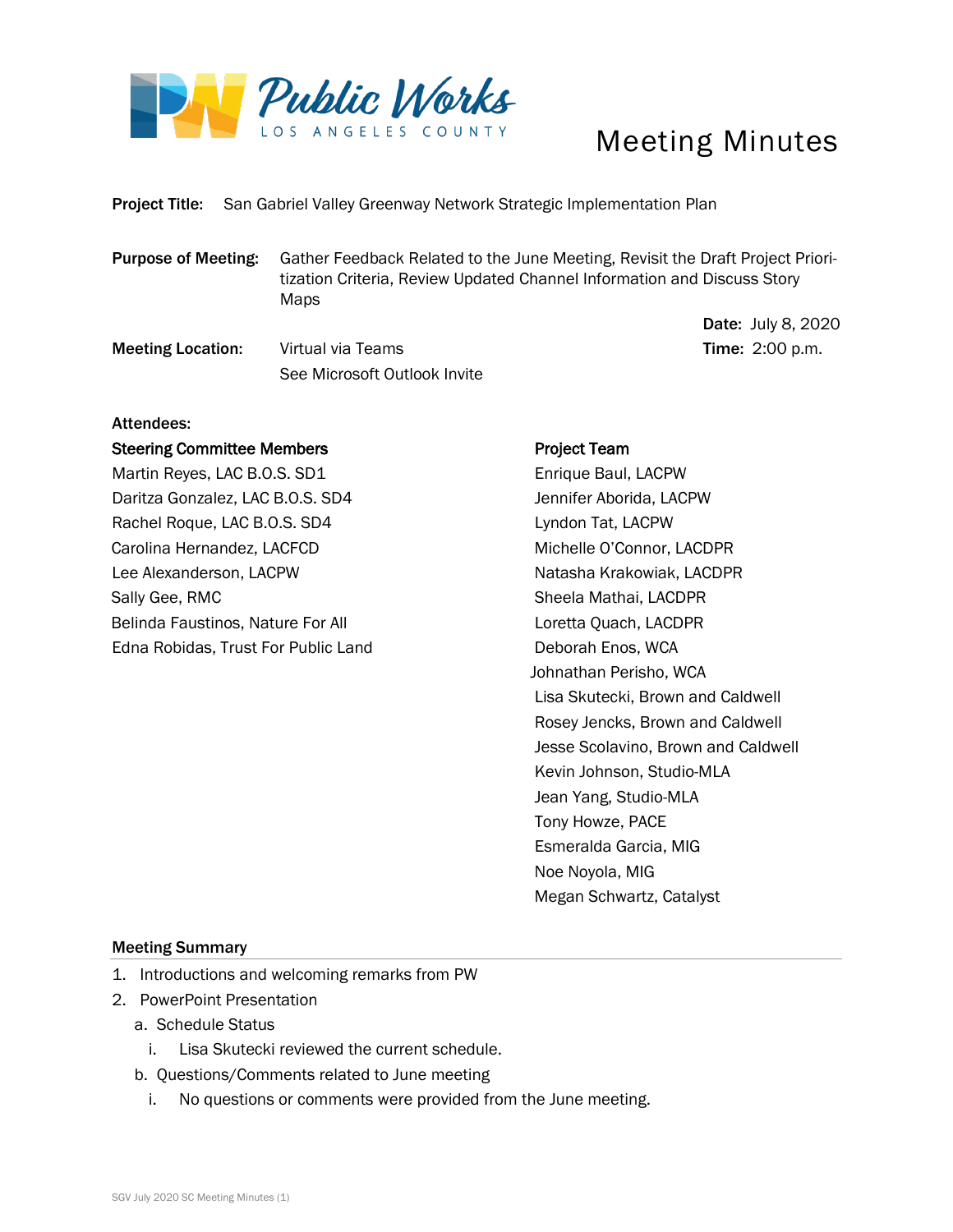- c. Example Story Map
	- i. Kevin Johnson introduced the story maps.
- ii. Belinda Faustinos asked if bike trails in the planning phase are being mapped. She explained that, many times there are underlying private ownerships where PW has an easement, will you be mapping the private land ownership.
- iii. Kevin Johnson clarified that bike trails in the planning phase are being mapped in the existing and planned projects story map.
- iv. Enrique Baul explained that PW is working with the mapping group to come up with a map to see where they currently have easements.
- d. Draft Project Prioritization Poll The project team asked the participants to assist the them in developing prioritization principles for the team to use in prioritizing projects.
- e. Recreation poll results: 1) serve the most park-poor areas, (tied) 2) add the most park acreage, and 2) link or connect the highest number of parks.



- i. Comment from Belinda Fautinos: Schools that have adjacent recreation opportunities can be considered and add to the prioritization. For recreation it is important to note the type of recreation that will be made available, i.e, walking, biking , equestrian uses are all important but equestrian as an example will be critical in areas that have adjacent corrals, etc.
- ii. Comment from Michelle O'Conner: DAC communities are important from a state grant funding perspective.
- iii. Comment from Martin Reyes: We should also keep in mind the WHAM initiative led by the County, which seeks to advance multi benefit projects that can leverage and be funded by Measures W, H, A and M.
- iv. Comment from Edna Robidas: Increasing access to recreation and open space in areas that have no or limited access is also a priority for my organization, along with focusing on areas that are low-income and have other social vulnerabilities.
- v. Comment from Carolina Hernandez: Would steering committee members feel differently regarding the size of the recreation area?
- f. Water poll results: 1) confer the greatest stormwater quality benefits, 2) capture or reuse the most stormwater, 3) conserve the most water, 4) connect the most acres of wildlife habitat, and 5) devote the most acres for wildlife habitat.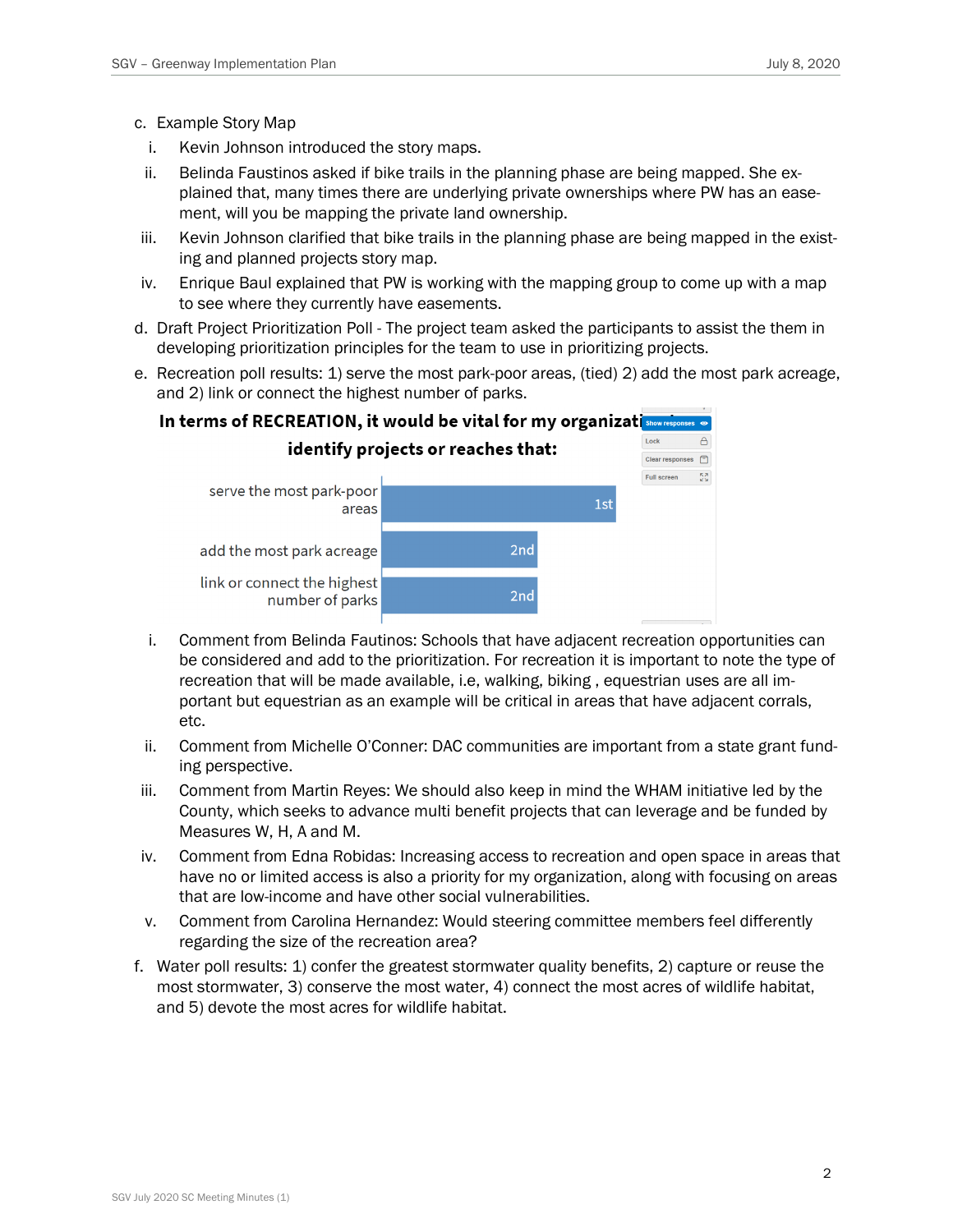

- i. Comment from Sally Gee: We would like to prioritize green infrastructure projects vs gray infrastructure.
- ii. Comment from Carolina Hernandez: There was no questions regarding flood risk mitigation.
- iii. Comment from Belinda Faustinos: I would have liked a ranking that would give the highest priority to nature-based solutions (solutions based on natural topography and natural/local vegetation).
- g. Community poll results: 1) create recreation and mobility options for under-served communities, 2) have the most support with the community, 3) have the potential to address safety concerns, and 4) create the most opportunities for public arts.



- i. Comment from Belinda Faustinos: Community led design is critically important and must be incorporated in all project sites.
- ii. Comment from Edna Robidas: I have found that projects that lack community support from the outset are not as successful as those that have strong initial community support. It is much harder to develop and sustain support after the project has been selected during project development.
- iii. Comment from Carolina Hernandez: Gaging the community's feelings regarding active transportation vs. recreation/open space.
- h. Circulation poll results: 1) improve options of mobility for the greatest number of people, (tied) 2) create the greatest ease of connectivity, and 2) best connect people to more modes of transit.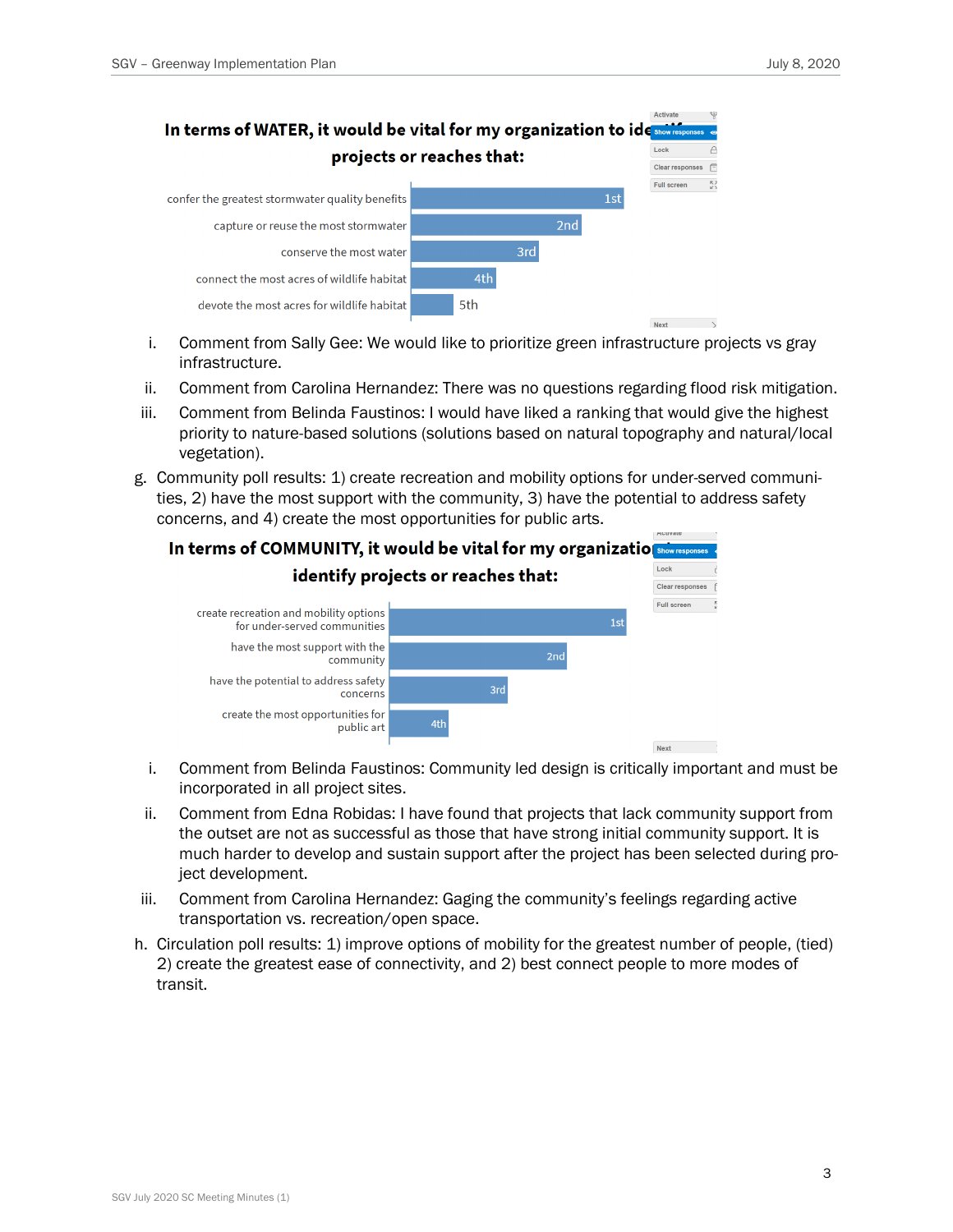

- i. Comment from Sally Gee: Loop designs also seem to be more popular than in and out designs. I think connection to existing trails/ access points and w/in walking distance of residential or school areas are important to consider.
- ii. Comment from Martin Reyes: Surrounding land use and destinations should be considered to identify greenway segments that may be used more.
- i. Planned Projects poll results: 1) are the most cost effective per multi-benefit use, 2) can share funding across multiple project funding sources, 3) have the fewest operations and maintenance burdens, 4) are easy and fast to implement, and 5) have the fewest regulatory obstacles.

# In terms of EXISTING PROJECTS, it would be vital for my organization to identify projects of reaches that:



- i. Comment from Carolina Hernandez: The issue of PEH (people experiencing homelessness) should be addressed as well. It's difficult to address the burden of O&M when the responsible entities haven't been identified.
- j. General discussion on project prioritization:
	- i. Martin Reyes noted when homeless encampments and issues of safety would be of concern for the community when opening flood ways.
- ii. Sally Gee would like to see categories about climate and climate adaptation.
- iii. Belinda Faustinos would like to elevate the issue of equity throughout all the considerations. Water quality would also improve habitat and can be considered together.
- iv. Carolina Hernandez would like to see more discussion of access. Maybe add this to circulation and consider it in terms of equity as well.
- v. Daritza Gonzalez noted on community, she would like for certain communities near La Puente to be considered.